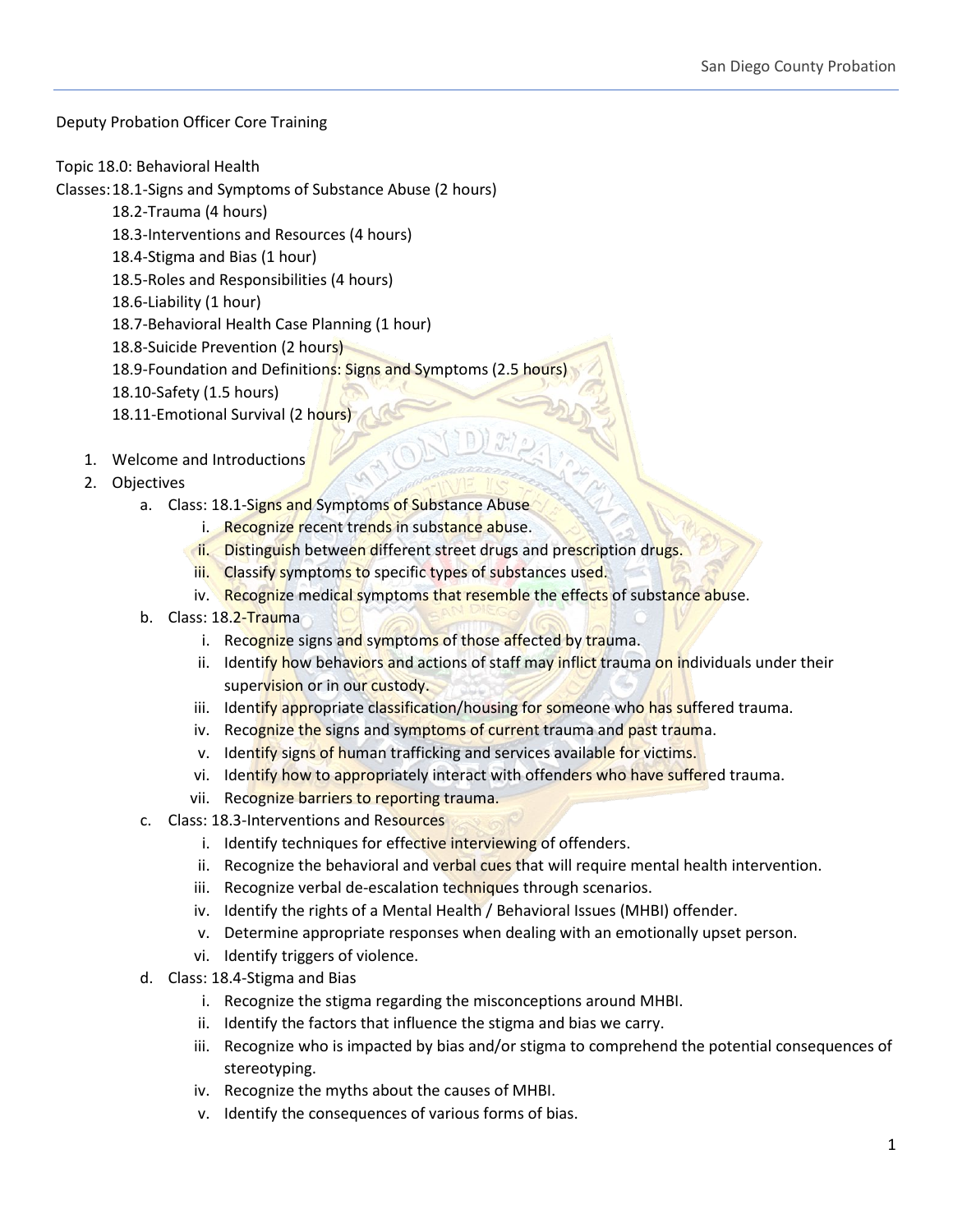- vi. Identify what actions (informal/formal) should be taken when recognizing the elements of stigma in a professional environment.
- e. Class: 18.5-Roles and Responsibilities
	- i. Identify mental health factors that may result in a child being removed from their home.
	- ii. Identify the mental health information and criteria that is appropriate to be included in a fitness report.
	- iii. Determine how mental health documentation relates to aggravating and mitigating factors when writing reports (such as court or incident reports) and recommendations.
	- iv. After viewing a video scenario, write a report.
	- v. Identify the Title 15 mandates that refer to the psychological treatment of offenders.
- f. Class: 18.6-Liability
	- i. Identify the mandates around access to MHBI services.
	- ii. Identify the liability for refusing access to MHBI services.
	- iii. Identify potential liabilities resulting from a suicide.
- g. Class: 18.7-Behavioral Health Case Planning  $1775$ 
	- i. Identify appropriate programs for mental health needs based on a risk/needs assessment.
	- ii. Demonstrate the ability to integrate information from a risk/needs assessment tool into a case plan to include treatment, intervention, and probation condition compliance.
	- iii. Produce a written court report that includes pertinent mental health information.
- h. Class: 18.8-Suicide Prevention
	- i. Determine the best means to identify the emotional/mental state of an offender.
	- ii. Recognize triggers and potential triggers (feelings, events, time, place, etc.) associated with suicidal behaviors.
	- iii. Identify differences between self-harm and suicidal ideations/attempts.
	- iv. Recognize high risk behaviors associated with suicide.
	- v. Evaluate suicide risk level and execute appropriate procedures.
	- vi. Identify suicidal risk factors.
	- vii. Identify strategies to mitigate suicide attempts.
	- viii. Identify the responsibilities of the officer when dealing with suicide risk offenders.
- i. Class: 18.9-Foundation and Definitions: Signs and Symptoms
	- i. Identify common Behavioral Health terminology.
	- ii. Identify specific characteristics of MHBI disorders commonly encountered among the offender population.
	- iii. Identify specific characteristics related to dementia, autism spectrum disorders, and neurological disorders.
	- iv. Identify the most common behaviors associated with mental health issues.
	- v. Identify abnormal physical or emotional behaviors which might be indicative of a mental health concern.
	- vi. Discern between possible indicators of mental illness, intellectual disability, medical conditions, and substance abuse.
	- vii. Identify decompensation when it occurs.
	- viii. Identify safety risks, disabilities, and danger to self and/or others.
	- ix. Differentiate between irrational/erratic mental health indicators and antisocial/assaultive behavior.